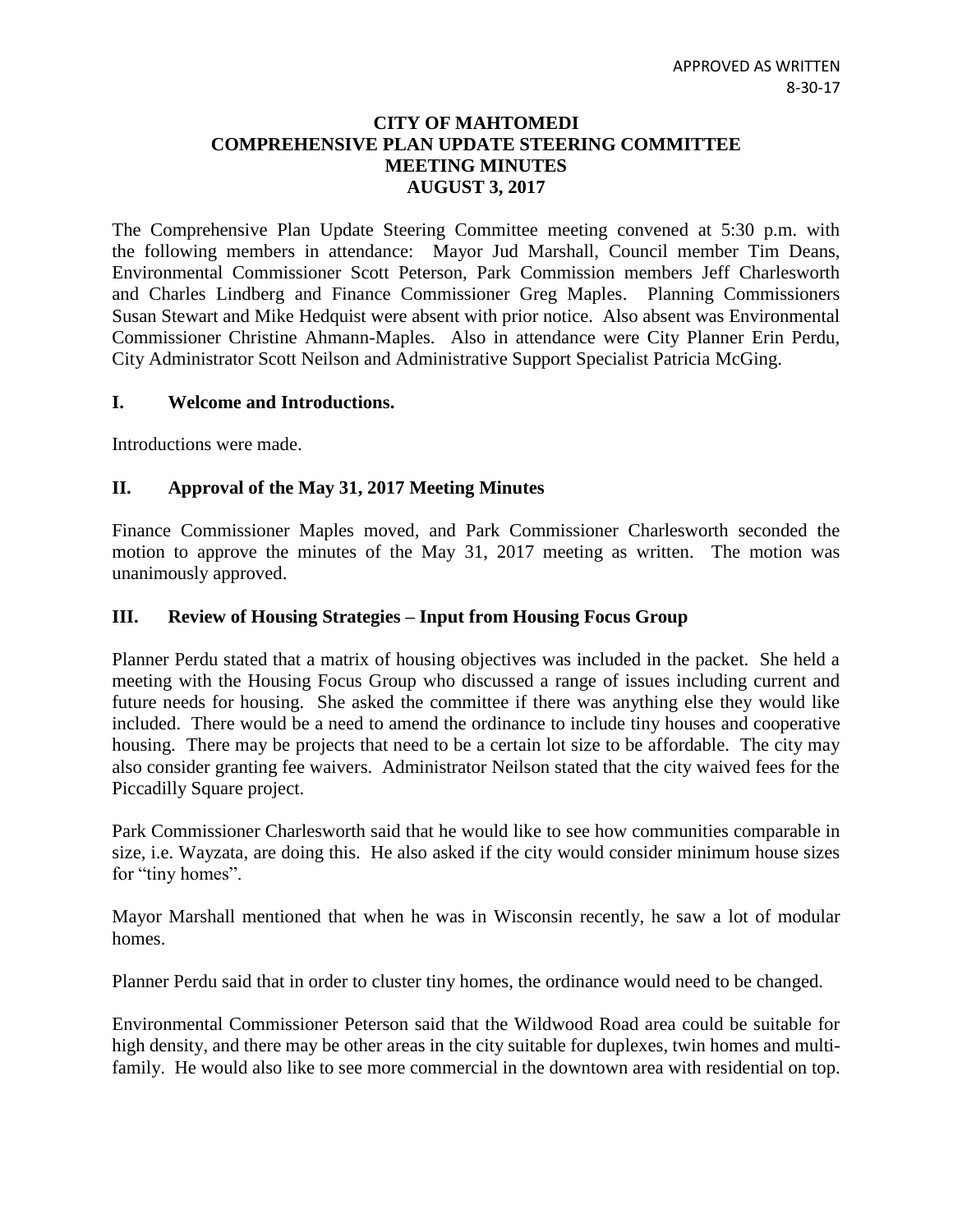## **MAHTOMEDI COMPREHENSIVE PLAN UPDATE STEERING COMMITTEE -2- MEETING MINUTES AUGUST 3, 2017**

# **III. (Continued)**

Planner Perdu said that MICAH is looking for parcels in the city where non-profits can build. There may be parcels that have gone tax forfeit more than 30 years ago that could be used for affordable housing.

Environmental Commissioner Peterson asked if there is a minimum green space per capita. If the city is meeting that goal, then maybe we could look at affordable housing in those areas. Planner Perdu stated that would be in the Park Plan that is still being worked on.

# IV. **Economic Development Concepts**

- **Changes from 2030**
- **Questions/Topics for Focus Group**

Planner Perdu informed the committee that an Economic Focus Group will be organized.

Council member Deans said that he would like to see the empty commercial areas filled, such as the Snyder's building.

Administrator Neilson said that some communities have EDA's. He informed the committee that Washington County has hired an Economic Development Director. He also explained that the Snyder's building was built for a specific purpose, which is hindering it being filled. There is a Cushman report on this building and they have looked at the market area.

Environmental Commissioner Peterson said there is a growing trend of people working out of their homes.

Planner Perdu commented that major city employers, i.e., Fed Ex and Century College, will be invited to be included in the Economic Focus Group.

# **V. Resilience Update**

Planner Perdu said Roxie Franta from her office has met with the Environmental Commission and will be attending the next meeting Comp Plan meeting.

# VI. **Next Steps**

- **Future Meeting Schedule**
- **Transportation and Housing Chapters**
- **Economic Development Focus Group**

Planner Perdu stated that at the meeting on August 30, discussion will be focused on sustainability and the draft sewer plan.